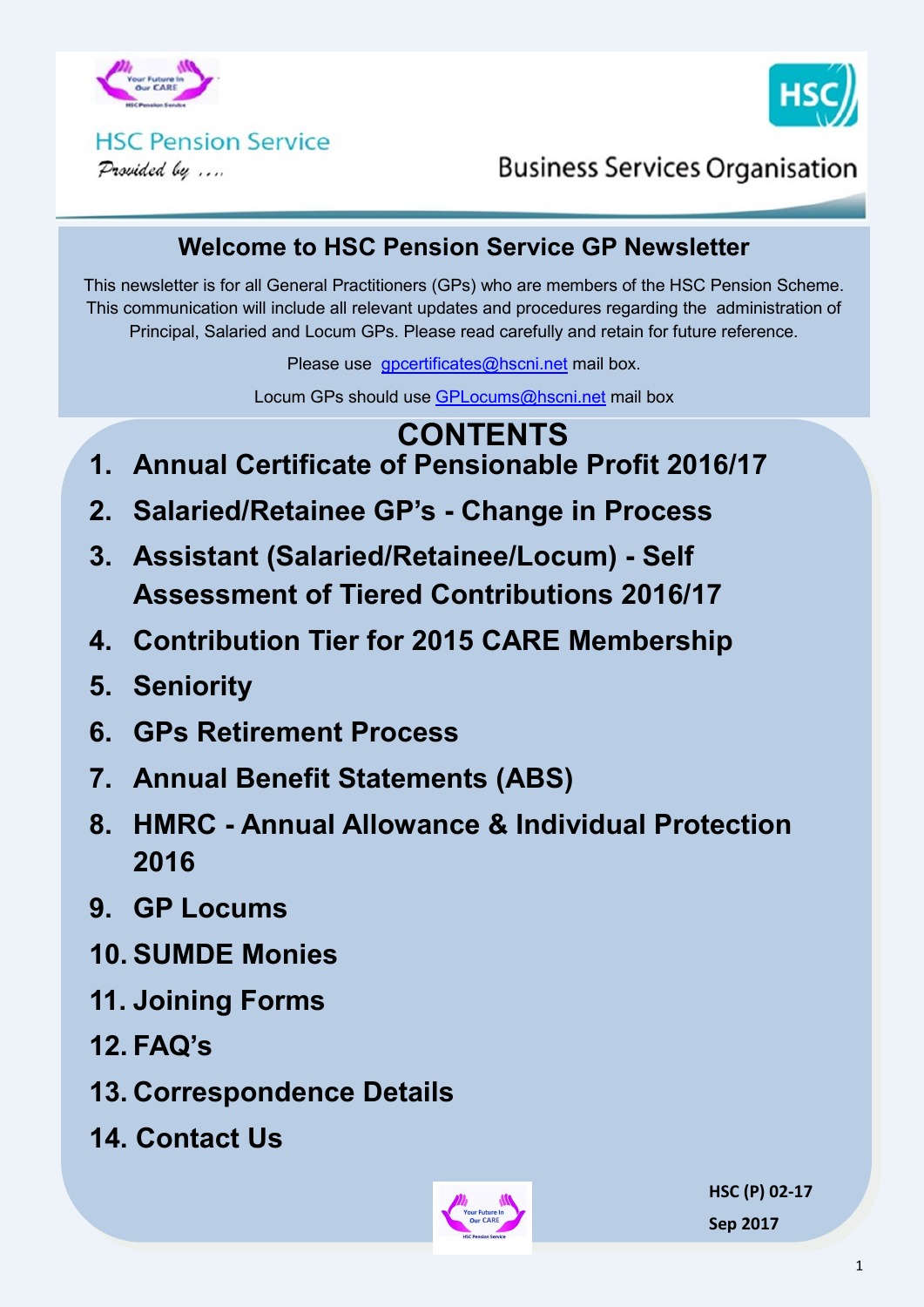## **1. Annual Certificate of Pensionable Profit 2016/17**

The Annual Certificate of Pensionable Profit for 16/17 has recently been sent to all accountants together with GP Solo income figures recorded from the OOH providers.

**As is the case each year, the deadline for submission is 28.02.2018**. Only those certificates submitted by the due date will be considered for setting the NI Average for seniority purposes. Seniority will be suspended for the March quarter for those certificates not received by 28.02.2018

There is still a small number of Certificates outstanding for 15/16. Unfortunately we have been left with no alternative other than to suspend seniority payments for the non-submission of these 15/16 certificates and pensionable profit in these cases for 2015/16 will be recorded as zero.

The processing of the year 2015/16 and 2016/17 Annual Certificates and now year on year will incorporate reconciling the Seniority for that year. This will mean there will be no need to re-visit the Seniority payments at a later date. As a result the process has taken longer than previous years, however, we will be working through these as quickly as possible and will notify you accordingly of any queries/adjustments.

*Please remember the Seniority is based on Practice GMS income only i.e. GP SOLO and Seniority received (Box 38a) will not be included.* 

#### **2. Salaried/Retainee GP's - Change in Process**

As with previous years a SR2 form, which confirms the actual salary earned for each Salaried/ Retainee GP in the year, is available on our website and should be submitted as soon as possible (there are approximately 5 SR2 forms outstanding). The purpose of the SR2 is to ensure that the correct contributions have been made, any underpayment/overpayment will be adjusted and the member's pension record will be updated accordingly with the remuneration provided on the form.

If a Salaried/Retainee GP leaves during the year then an SR2 should be submitted at the date of leaving to cease pension deductions. Any over/underpayment will be adjusted through the Practice Global Sum.

*Please advise your salaried GPs to complete Assistant Medical Practitioner-Self Assessment form (see section 3 for more information).* 

In all instances for any salaried GP starters/leavers you must inform Patricia Craig at BSO. [\(Patricia.Craig@hscni.net\)](mailto:Patricia.Craig@hscni.net).

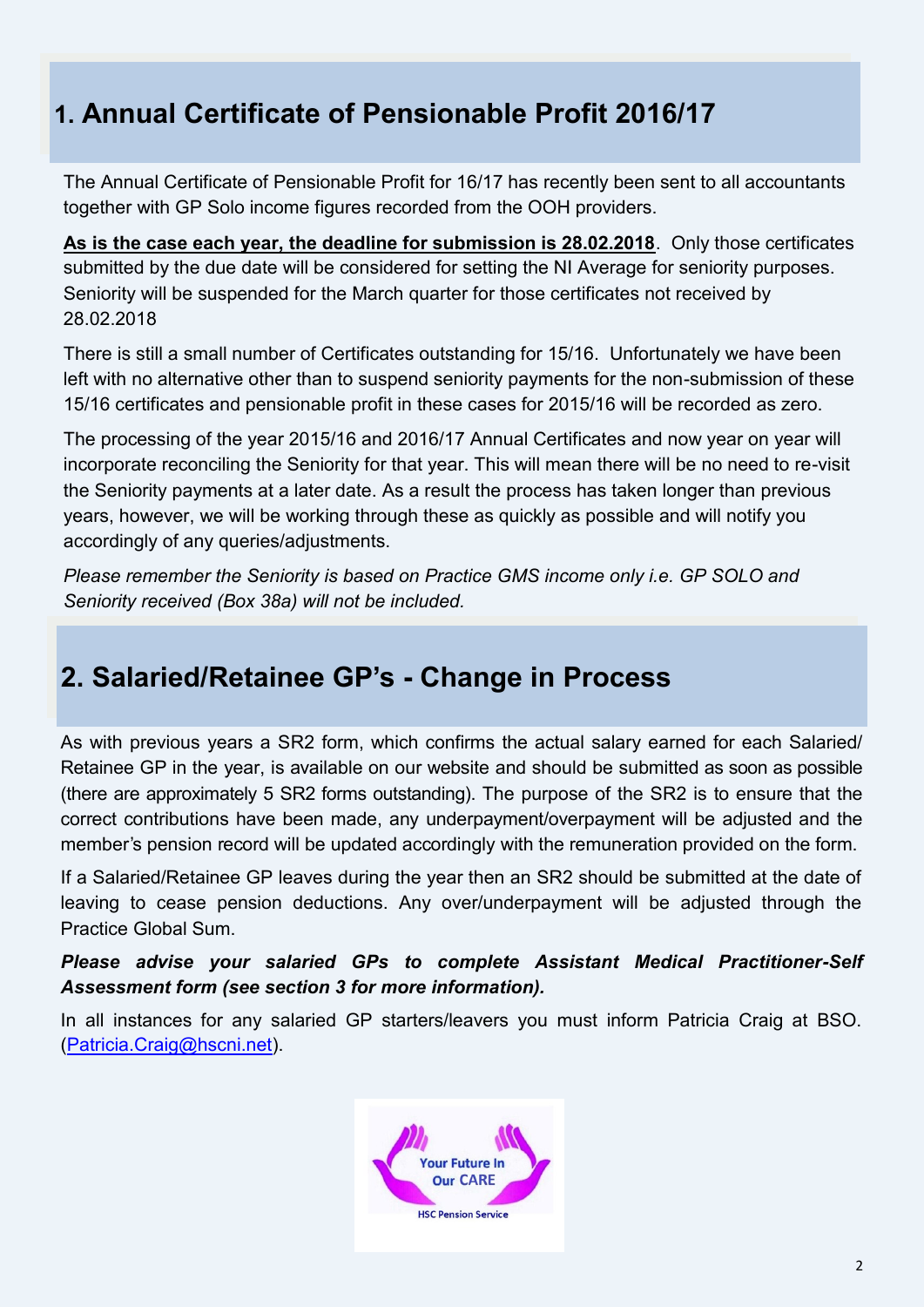## **3. Assistant (Salaried/Retainee/Locum) - Self Assessment of Tiered Contributions 2016/17**

Every Assistant Medical Practitioner who had pensionable employment between 01/04/2016 to 31/03/2017 (inclusive) in Northern Ireland should complete an Assistant Medical Practitioner — Self Assessment of Tiered contributions form. This form is now due, you can find the form and accompanying guidance on our website by clicking [here.](http://www.hscpensions.hscni.net/download/Practitioners/2016-17-SELF-ASSESSMENT-4-11.xls)

The tiered employee contribution rate in year 2016/17 is the **total** of all HSC GP (Practitioner) income for 2016/17. This will include Practice, Trust, Board, Solo OOHs, Bed Fund and GP Locum income.

The submission of the self-assessment forms are very important as it allows us to reconcile all of your GP employments and ensure your pension record is fully up to date and all employments have been included. It will also highlight any under/over payments of contributions which we can then refund/recoup as necessary.

### **4. Contribution Tier for 2015 CARE Membership**

The pay that is used to set the contribution tiered rate for GP (and non-GP) Providers who start after the 1<sup>st</sup> of April and join the CARE Scheme is **annualised.** 

For example, a GP who starts in a Practice on 01/06/2016, joining the scheme for the first time, and earns £70,000.00 up to 31/03/2017 will be subject to the 13.5% rate. (£70,000.00 divided by 304 days x 365 days = notional pay of £84,046.05). If you are unsure as to which scheme the member is in please contact us.

If for example, a GP has service in either 1995/2008 during the year in which they move to CARE, then it is the aggregate of these earnings that is used to set the tier.

Please click [here](http://www.hscpensions.hscni.net/download/Members/member_factsheets/Tiered-Contributions-for-Scheme-Years-2015-2016-through-to-2018-2019.pdf) for information on the 2015/16 to 2018/19 Tiered Contributions. If you have any doubt which scheme the membership is held, please contact us for clarification.

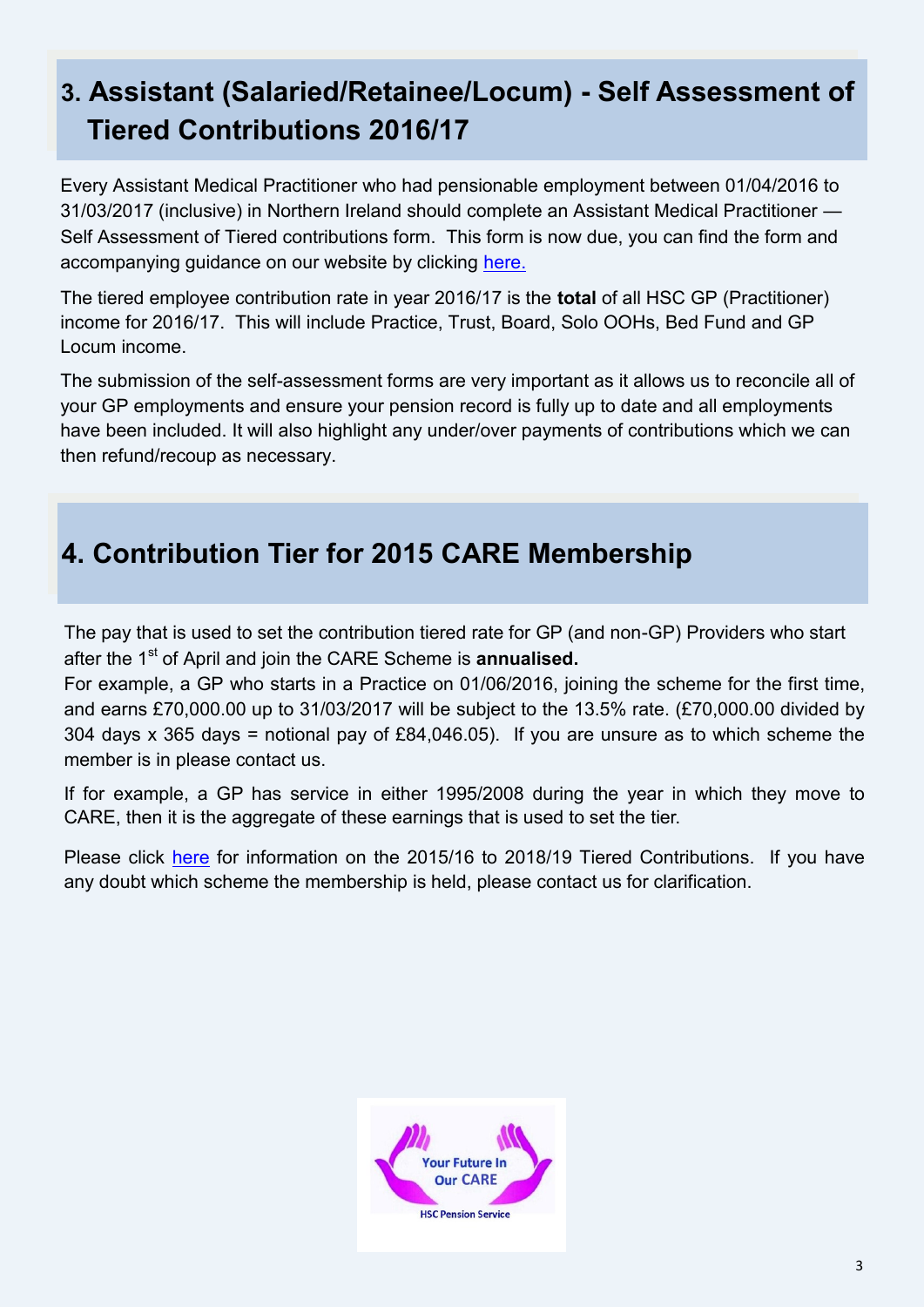## **5. Seniority**

Work on the Seniority Reconciliation exercise for years 2013/14 and 2014/15 was temporarily suspended over the summer months due to staff/accountants leave but has resumed in September and is ongoing.

This process will also have a knock on effect on the Annual Certificates for the respective years; in these circumstances revised Annual Statements will be generated. We will inform each Practice Accountant of the outcome of this exercise and liaise with them regarding any under/ overpayment of Seniority and Scheme Contributions. It has been directed by the HSC Board that *all* Seniority adjustments should be made through the Global Sum unless there are exceptional circumstances. If there is no action required we will still send a notification to the Accountant.

The Northern Ireland Average has now been set at £78,655 for the 2015/16 year. Therefore anything above £52,431 (2/3) attracts 100% seniority payments. *To arrive at your figure, remember to deduct IPS, Solo and the seniority already paid*.

When the POA is submitted with an estimated figure, this would be the correct time to make any changes to your Seniority claim if necessary. Practices should contact BSO on gms.claims@hscni.net and insert 'Seniority Adjustment' in the subject line.

**In each year only those certificates received by the submission date of 28.02.yy will be used to calculate the NI average. The average is obviously subject to change each year. The seniority entry on the annual certificate should only be relevant to that years' certificate i.e. the entry should reflect the entitlement, do not enter previous years' seniority adjustments in a current years' certificate.** 

### **6. GPs Retirement Process**

When a GP wishes to retire they should complete form [AW6](http://www.hscpensions.hscni.net/download/Scheme%20Forms/AW6-V1-4.pdf) and send to HSC Pension Service approximately 3 months prior to your intended retirement date. This allows time for HSC Pension staff to make sure we have everything we require without causing delays to your benefits being paid. If you hold any additional posts e.g. HSCB, in one of the Trusts, an AW6 must be completed for *each* employment and sent to the relevant employer.

If you are no longer paying into the HSC Pension Scheme e.g. opted out due to LTA, you should instead complete form **AW6P**. We will acknowledge receipt of all pension applications received 3 months prior to retirement, however, calculations cannot be run until the month that the pension is due to be paid. A pension letter detailing the benefits payable will be sent when the pension has been processed for payment.

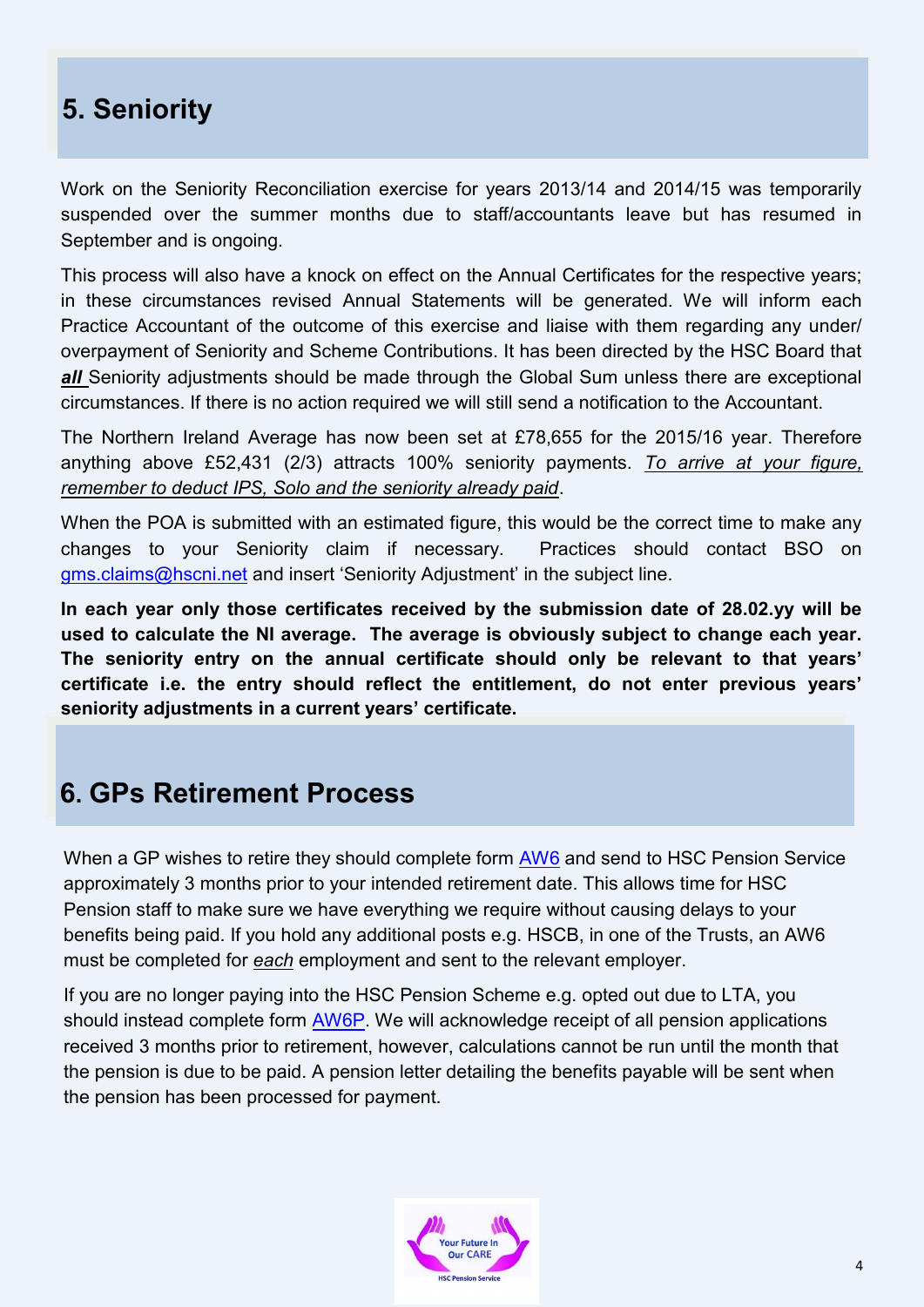## **6. GPs Retirement Process - cont**

Please note below some important points to remember;

- Remember to include all necessary certificates such as Birth/Marriage certificate and Lifetime Allowance Protection certificate (LTA) if appropriate.
- *All GPs* must take a 24 hour break from all HSC employment (even if not currently paying into Scheme). If you return to work you must not work any more than 16 hours per week for the first month post retirement (after the initial month you need to check with HSC Pensions if you are subject to abatement).
- If you continue to work as a partner in the practice after taking pension benefits you must still complete an Annual Certificate for seniority purposes. If you retire mid-year you will need 2 Annual Certificates for that year i.e. one to show your pensionable profit up to the date of retirement plus a second to cover the whole year.

*N.B. It is only necessary to inform the BSO when you retire from General Practice entirely, notification should be sent to [patricia.craig@hscni.net.](mailto:patricia.craig@hscni.net)*

*To cease or amend your seniority entitlement email [gms.claims@hscni.net](mailto:gms.claims@hscni.net)*

## **7. Annual Benefit Statements (ABS)**

The ABS for 31/03/2017 is due in Autumn 2017. Using the Activation Key from your 31/03/2016 ABS you can sign up to our Member Self Service tool and view Pension Information and all subsequent Annual Statements (the MSS tool is currently limited to viewing ABS, further Pension information will be added later). If you have not received an Activation Key please register for the facility at <https://mypension.hscni.net/>

The Practitioner team already produce a variety of calculations including estimates, IP estimates, and Pension Savings statements. The ABS may not fully reflect all of your benefits accrued at year end. This is because the information for practitioner pensionable pay does not interface to our systems as a bulk return but rather individual submissions across all employments are required each year and records need to be built up and maintained from these returns.

If you have any queries regarding your ABS or the MSS self-service tool please email directly to: [ABSqueries@hscni.net](mailto:ABSqueries@hscni.net) or [MSSqueries@hscni.net.](mailto:MSSqueries@hscni.net) 

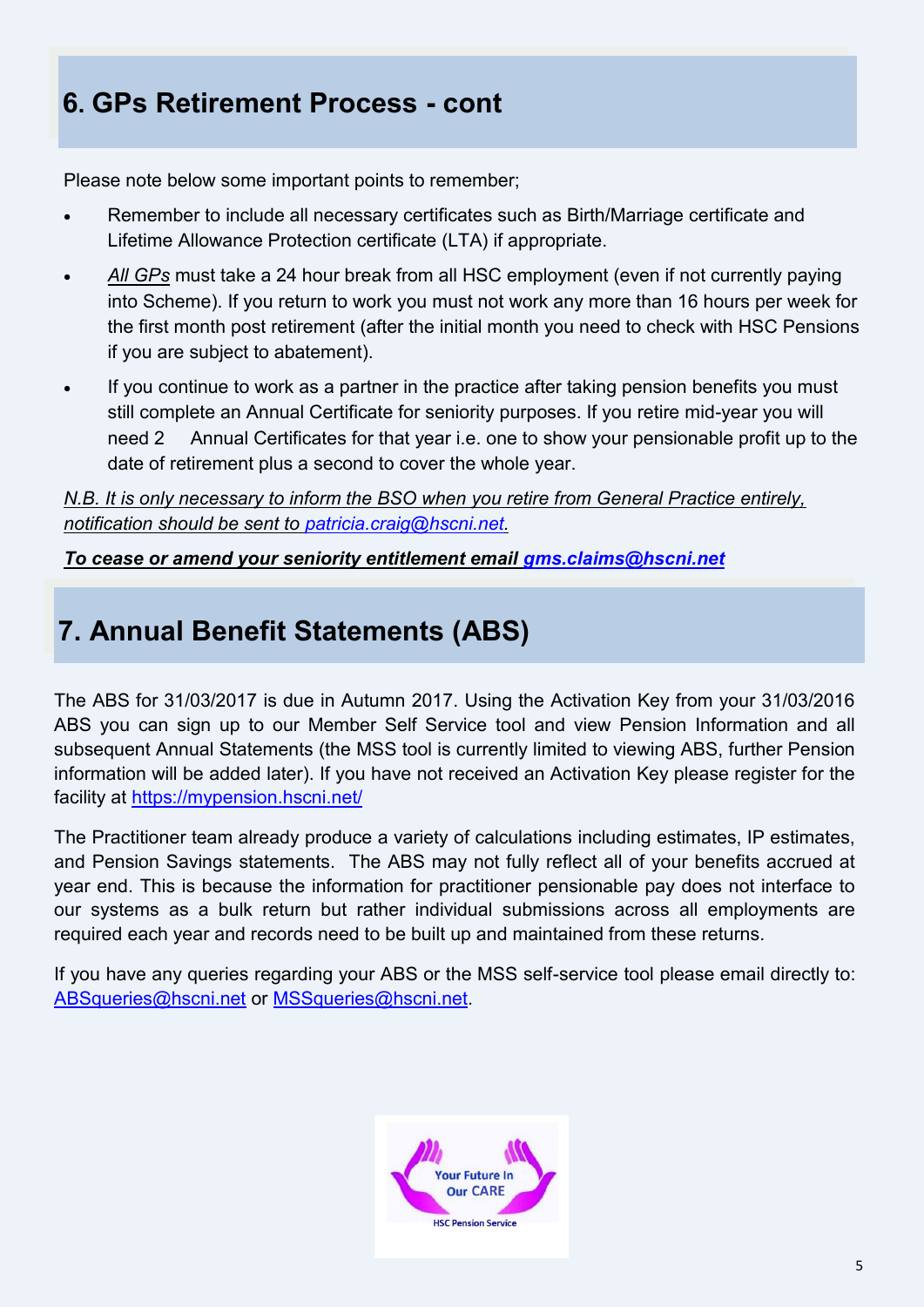# **8. HMRC - Annual Allowance & Individual Protection 2016**

#### The standard Lifetime Allowance (LTA) has reduced to £1m from 6 April 2016

#### **Individual Protection 2016**

Members can now apply to HMRC for individual protection 2016 as long as they do not have primary protection (active or dormant) and the Capital Value of their pension benefits, from all their registered pension schemes, is equal to or exceeds £1 million at 5th April 2016. Members should use the online facility at [www.hmrc.gov.uk](http://www.hmrc.gov.uk)

Members will have an individual lifetime allowance equal to the capital value of their benefits at 5 April 2016 but subject to a maximum cap of £1.25 million. Pension benefits will be protected up to this amount and they may be able to take a tax-free lump sum of up to 25% of their individual lifetime allowance, this will be lower if the member already has benefits in payment.

If you require an estimate for Individual Protection please go to our website and complete the [request form.](http://www.hscpensions.hscni.net/download/Scheme%20Forms/Officer_-_IP2016-V1.pdf) This will be processed as soon as possible subject to finalisation of the 2015/16 Annual Certificate. If you hold any additional employments e.g. within the Trust/HSCB you need to request an estimate through Payroll Shared Services using [Member request for Pension](http://www.hscpensions.hscni.net/request-an-estimate/)  [Estimate](http://www.hscpensions.hscni.net/request-an-estimate/) form.

*Further details on Protection and how to apply can be found on the HMRC website at;*

[https://www.gov.uk/hmrc](https://www.gov.uk/hmrc-internal-manuals/pensions-tax-manual/ptm090000)-internal-manuals/pensions-tax-manual/ptm090000

### **9. GP Locums**

The HSC Pension Service is implementing a change to the way we collect GP contributions. From October 2017 **all payments** should be paid via the Direct Debit system.

A Direct Debit Mandate has been sent to all Locums who currently pay by cheque, please complete and return this as soon as possible so that we have time to set the Direct Debit before your first submission of Locum A&B forms. HSC Pension Service will forward this to your bank on your behalf.

If you require a Mandate form it is available on our [website.](http://www.hscpensions.hscni.net/practitioners/locum/)

For GP Locum work you need to adhere to the '3 month rule'. This means that if you have not done any locum work for 3 months the employment will be terminated at the date you last worked. On recommencing locum work you should then complete a new SS14. (See Section 11).

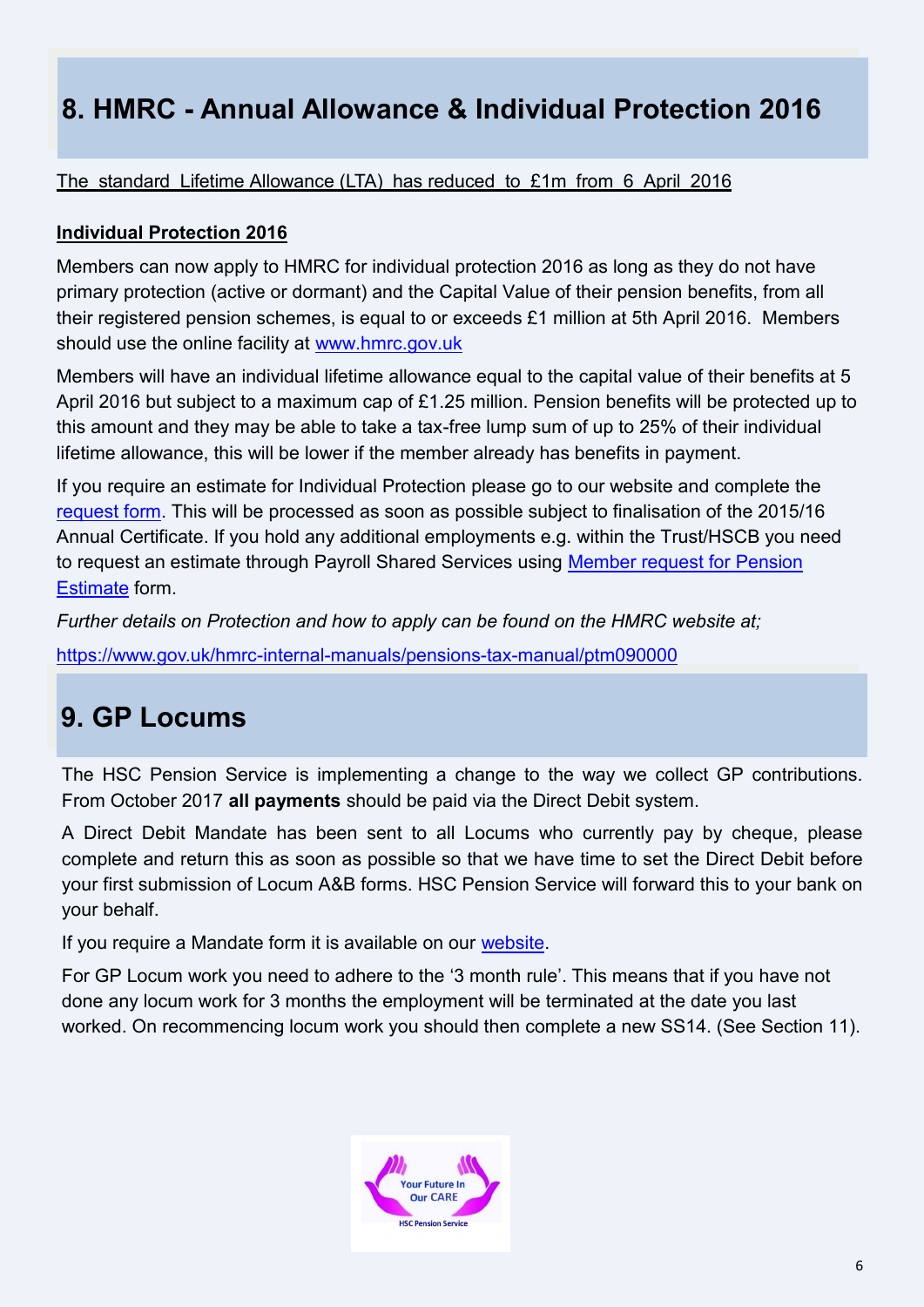## **10. SUMDE Monies**

SUMDE (Supplement for Undergraduate Medical and Dental Education) is funding paid by the Department of Health Social Services & Public Safety (DHSSPS) to Trusts, General Medical Practitioners (GMPs) and General Dental Practitioners (GDPs) practices in Northern Ireland in recognition of the additional costs associated with teaching medical and dental students during the five years of the undergraduate curriculum and not a payment for teaching.

This income should be included in the Annual Certificate, however, it would be up to the practice, in collaboration with their accountants, to determine the split of income, and any expenditure which might have been incurred, properly apportioned to each GP with the Practice.

## **11. Joining Forms**

An SS14 joining form must be completed for each practitioner employment you hold e.g. if you have already completed an SS14 form for locum work and subsequently take up a salaried position in a practice you need to complete and additional SS14 form.

You should send your SS14 for locum, salaried (in practice) and principal practitioner posts to HSC Pension Service. If you hold a salaried post with an Out of Hours service you should send your completed SS14 directly to the OOH Provider. SS14 is available on our website and includes guidance notes for completion.

# **12. FAQ's**

We are in the process of compiling an FAQ which will cover those questions that the team are asked most often. If you have any areas that you want covered please email us at [gpcertifictes@hscni.net](mailto:gpcertifictes@hscni.net) Insert FAQ in your subject line.

### **13. Correspondence Details**

We advise all doctors to complete the correspondence details form which is available on our website. We require this form to keep all personal information up to date. It will also help us if we need to contact your accountant about your record and ensure that any correspondence is issued to the correct address. When forwarding documentation or queries by email to HSC Pensions can you ensure you use the email addresses below and not personal mailboxes.